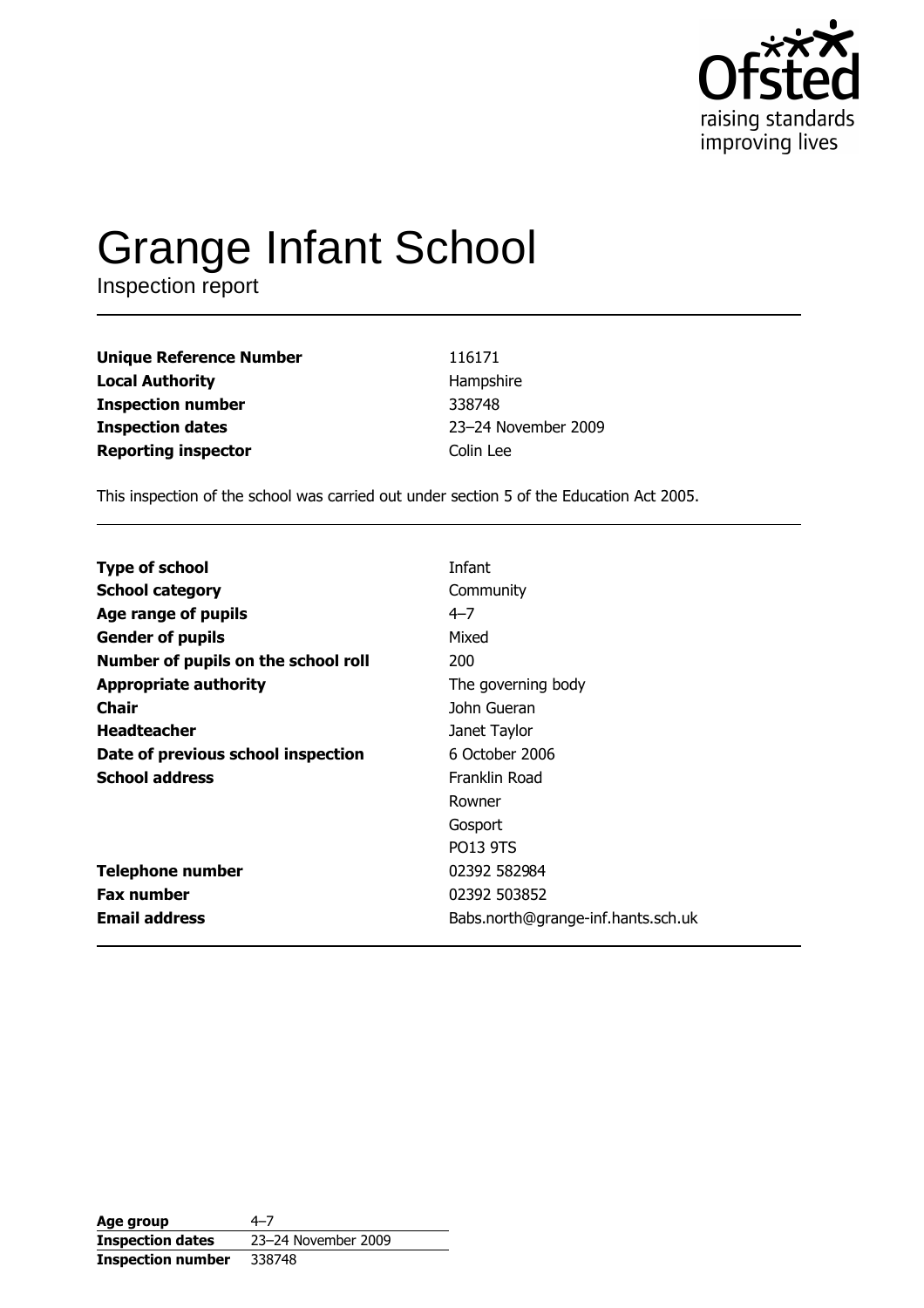The Office for Standards in Education, Children's Services and Skills (Ofsted) regulates and inspects to achieve excellence in the care of children and young people, and in education and skills for learners of all ages. It regulates and inspects childcare and children's social care, and inspects the Children and Family Court Advisory Support Service (Cafcass), schools, colleges, initial teacher training, work-based learning and skills training, adult and community learning, and education and training in prisons and other secure establishments. It rates council children's services, and inspects services for looked after children, safequarding and child protection.

Further copies of this report are obtainable from the school. Under the Education Act 2005, the school must provide a copy of this report free of charge to certain categories of people. A charge not exceeding the full cost of reproduction may be made for any other copies supplied.

If you would like a copy of this document in a different format, such as large print or Braille, please telephone 08456 404045, or email enquiries@ofsted.gov.uk.

You may copy all or parts of this document for non-commercial educational purposes, as long as you give details of the source and date of publication and do not alter the documentation in any way.

Royal Exchange Buildings St Ann's Square Manchester M2 7LA T: 08456 404045 Textphone: 0161 618 8524 E: enquiries@ofsted.gov.uk W: www.ofsted.gov.uk © Crown copyright 2009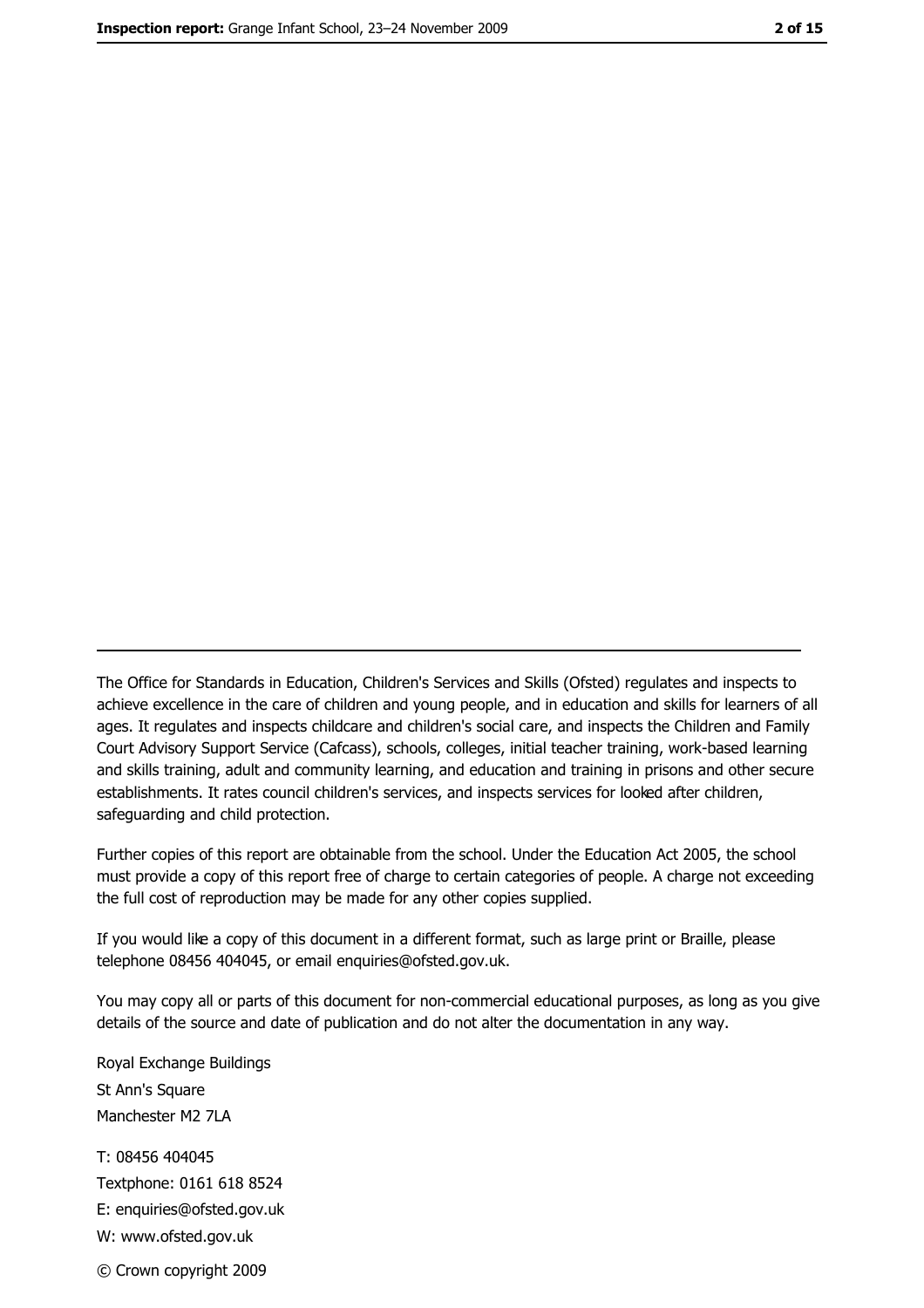# **Introduction**

This inspection was carried out by three additional inspectors. The inspectors visited 21 lessons, and held meetings with governors, staff and groups of pupils. They observed the school's work, and looked at the data the school has collected on pupils' attainment and progress, the school strategic plan, lesson and curriculum planning and procedures for keeping pupils safe. Forty-one parental questionnaires were returned and scrutinised by the inspection team, who also spoke with a number of parents.

The inspection team reviewed many aspects of the school's work. It looked in detail at the following aspects.

- Pupils' attainment and progress in reading and writing  $\blacksquare$
- The role and responsibilities of subject leaders  $\blacksquare$
- The way that the school evaluates the effectiveness of its provision for the Early  $\blacksquare$ Years Foundation Stage.

## Information about the school

The school is smaller than average. It serves an area where there is much social and economic disadvantage. Almost all of the pupils are from White British backgrounds. There are two single-age classes in each year plus a mixed-age class of Reception/Year 1 and another mixed-age class of Year 1/Year 2. Pupils in Reception are classed as being in the Early Years Foundation Stage whether or not a school teaches them in mixed-age classes. The current proportion of pupils who have special educational needs and/or disabilities is below the national average.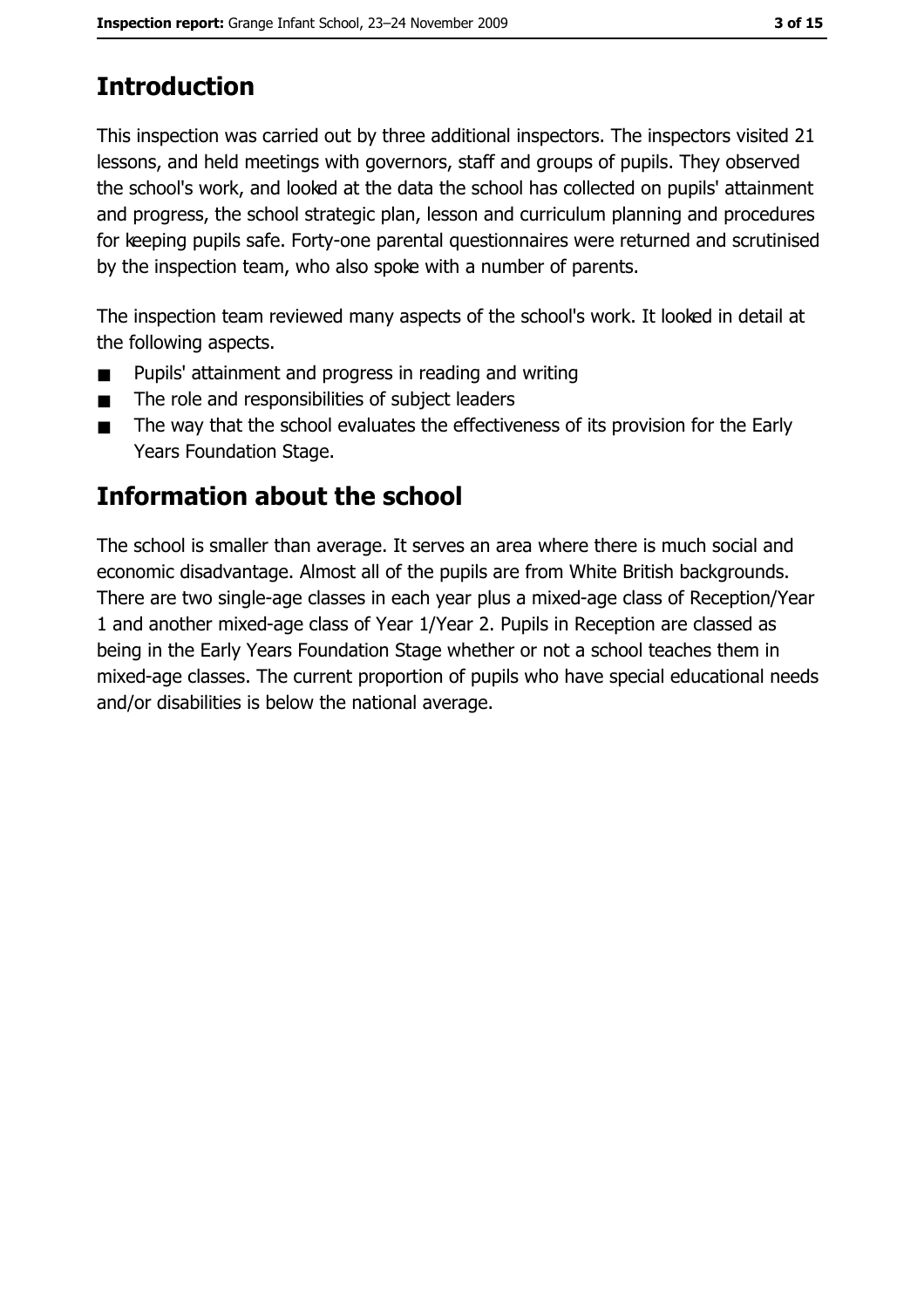# **Inspection judgements**

## Overall effectiveness: how good is the school?

#### The school's capacity for sustained improvement

## **Main findings**

This is a good school. There are some outstanding features in aspects of its provision and the outcomes this produces. This is due to the school's high expectations, particularly of pupils' attitudes, behaviour and the standards they should attain in all their work. Staff show a strong sense of teamwork that has been fostered by the headteacher's highly effective leadership.

Pupils enjoy coming to school and behave exceptionally well. They know that they are cared for extremely well and that they make a very important contribution to the school community. They have an excellent knowledge of how to stay healthy. Their achievement is good. They make outstanding progress in much of their personal development due to the emphasis put on this from the moment they start school. Their academic progress builds progressively on the sound start made in the Early Years Foundation Stage and the children's satisfactory achievement there. Thereafter, all groups of pupils achieve well, with progress increasing in Years 1 and 2 so that almost all pupils make at least good progress in all aspects of their learning by the end of Year 2. This is one of the school's major improvements since the last inspection and has resulted in a significant rise in standards. Any variations in progress between groups of pupils are spotted quickly and tackled successfully. This is done by seeing where teaching can be improved and by constructive use of information about progress to decide on actions to be taken. Teaching and learning are good and there are some outstanding examples of teaching in Years 1 and 2..

Leadership and management are good. The headteacher's drive and determination have placed a sharp focus on improving pupils' basic literacy and numeracy skills, together with a constant emphasis on pupils' personal, social and emotional development. The school knows itself well. Its strong self-evaluation and many improvements in recent years show that it has a good capacity for improvement in the future. There is good strategic planning in terms of whole-school targets. Progress towards these targets is continuously checked by senior leaders but governors are not sufficiently involved in checking that progress for themselves. With the exception of literacy and numeracy, planning by subject leaders is not as strong. In some subjects it is not linked closely enough to the whole-school priorities, nor is it focused enough on raising standards. Senior leaders recognise that the Early Years Foundation Stage is not as strong as Key Stage 1. The provision rightly concentrates on the children's low starting points in language and personal development. Children's learning in these areas is successful in activities selected by adults. Opportunities for learning from activities that children choose for themselves are sometimes missed because there is insufficient detailed planning for this.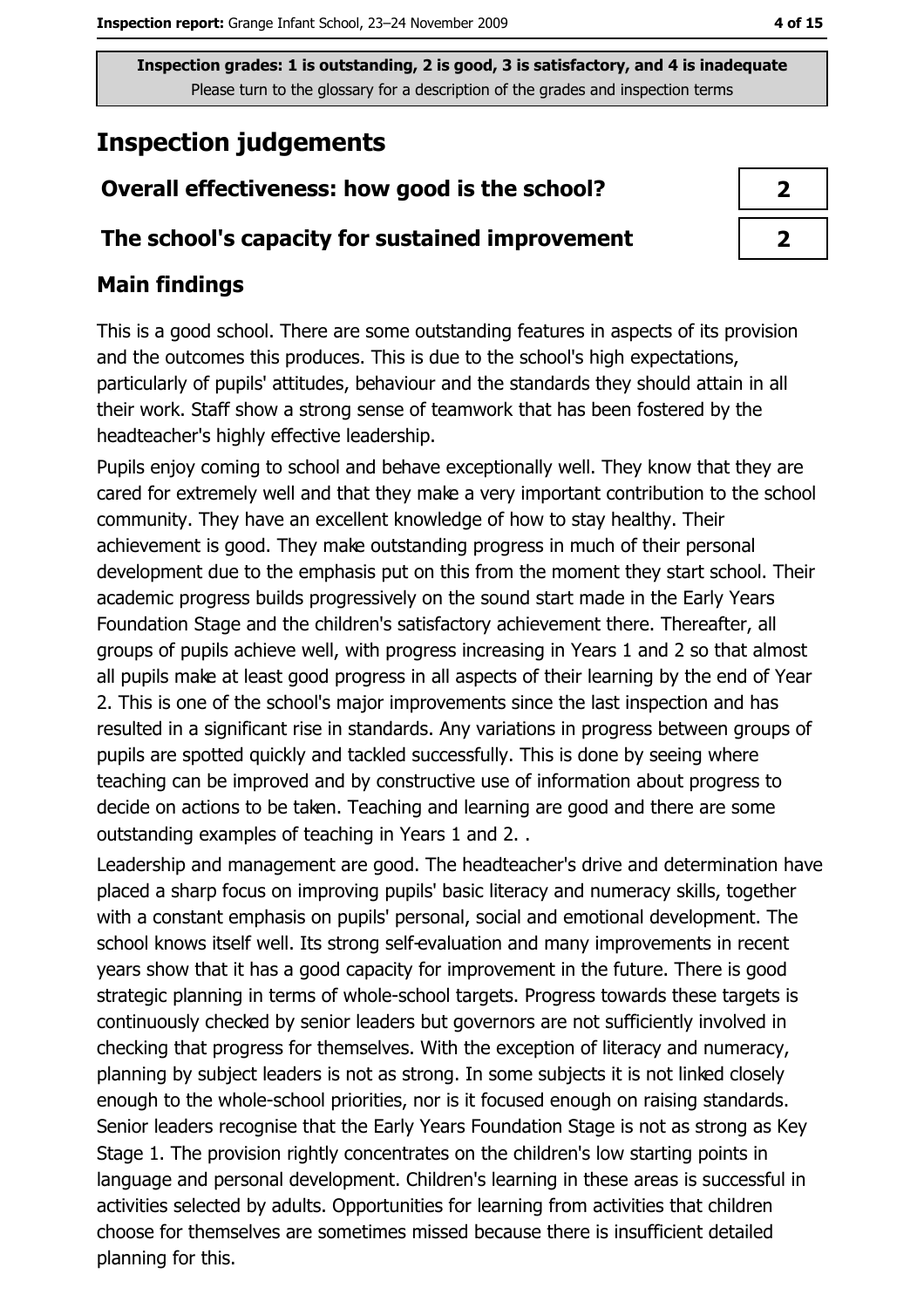Among the many successes, two features of leadership and management stand out. Firstly, there is the strong partnership that has been developed with parents and carers, and with the local community. This is the result of the school's exemplary promotion of community cohesion. Secondly, the effectiveness of the school's safeguarding procedures is outstanding. Pupils say they feel safe and cared for at school and this reflects what is at the heart of the school's ethos.

## What does the school need to do to improve further?

- $\blacksquare$ Accelerate learning in child-initiated activities in the Early Years Foundation Stage by developing planning that identifies opportunities in more detail.
- $\blacksquare$ Improve subject leadership and management by ensuring that subject action planning is aligned with priorities in the school strategic plan and indicating how planned subject developments will raise pupils' standards.
- Improve the governing body's monitoring of progress towards targets in school  $\blacksquare$ strategic planning.

## **Outcomes for individuals and groups of pupils**

Pupils' strong enjoyment of school is seen in their enthusiasm in lessons, the excellent relationships in their play together and their confidence that they make an important contribution to the school community. From this enjoyment stem important outcomes such as outstanding spiritual, moral, social and cultural development. Pupils laugh a lot; school is a place where they can be happy.

Many parents are confident that their children make good progress, as are the pupils themselves. They are correct: pupils make significant progress from starting points in reading, writing and mathematics that are often below expected levels. The current Year 2 pupils are on track to attain standards that are above average in these subjects by the end of the year. This reflects a continuing trend of rising standards in the last three years. Beyond the core subjects of English, mathematics and science, there is strong evidence of the high levels of Year 2 pupils' skills in information and communication technology.

Pupils' learning is helped by effective target setting. They know their targets well and they know what they need to do to improve. They are very involved in deciding how well their learning is progressing. They assess their own learning at the end of a lesson by considering if they have matched the success criteria that, with teachers' help, they set for themselves. For example, pupils in the Year 1/2 class reviewed the winter poems they had written by checking if they had included the desired features of similes and interesting adjectives. They were not only pleased that they had done this themselves but they were also appreciative of what others had written. The lesson also showed the good progress made by pupils who have special educational needs and/or disabilities. This was evident in all lessons and owes much to the high quality of support from teaching assistants.

Pupils are eager to contribute to school life, and those with specific responsibilities, such

 $\mathbf{1}$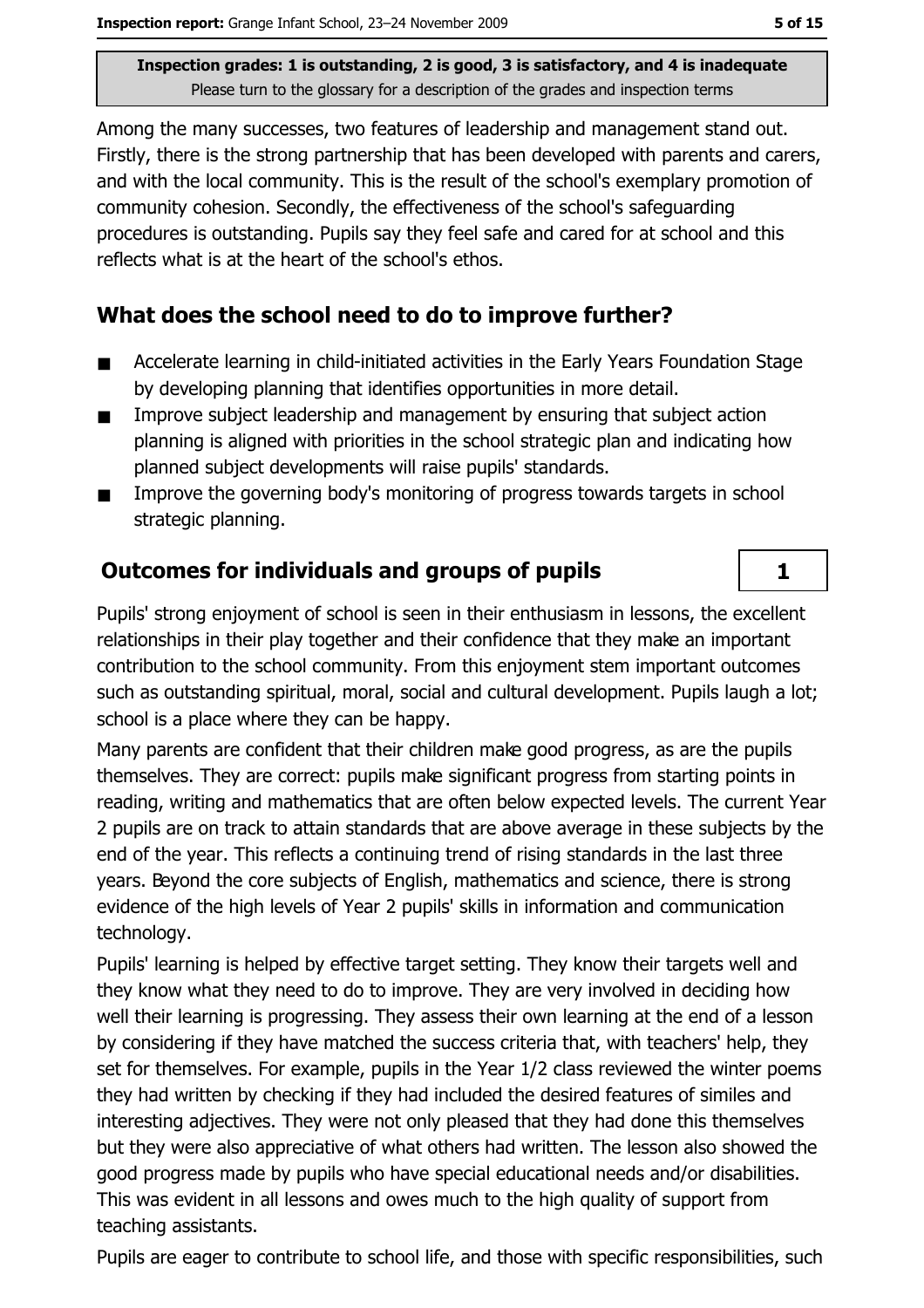as school councillors or playground pals and play leaders, carry out their duties very conscientiously. Behaviour is outstanding in lessons, assemblies and at playtimes. This is due to the way that pupils are encouraged to consider others at all times. This in turn helps foster the strong sense of community within the school. Pupils follow a clear moral code, placing great emphasis on fairness. They have excellent understanding for their age of other cultures and faith groups. They talk very knowledgeably about the importance of healthy eating and take regular exercise. The range of good and outstanding outcomes in academic and personal development means that pupils are well prepared for the next stage in their education. Attendance is improving. It is average and this reflects the school's continuing work with families needing support in order to reduce their children's levels of absence.

#### These are the grades for pupils' outcomes

| Pupils' achievement and the extent to which they enjoy their learning                                                     |                |
|---------------------------------------------------------------------------------------------------------------------------|----------------|
| Taking into account:<br>Pupils' attainment <sup>1</sup>                                                                   | 2              |
| The quality of pupils' learning and their progress                                                                        | $\overline{2}$ |
| The quality of learning for pupils with special educational needs and/or<br>disabilities and their progress               | $\overline{2}$ |
| The extent to which pupils feel safe                                                                                      |                |
| <b>Pupils' behaviour</b>                                                                                                  |                |
| The extent to which pupils adopt healthy lifestyles                                                                       |                |
| The extent to which pupils contribute to the school and wider community                                                   |                |
| The extent to which pupils develop workplace and other skills that will<br>contribute to their future economic well-being |                |
| Taking into account:<br>Pupils' attendance <sup>1</sup>                                                                   | 3              |
| The extent of pupils' spiritual, moral, social and cultural development                                                   |                |

#### How effective is the provision?

Senior leaders place great emphasis on monitoring and improving the quality of teaching and learning and teachers benefit greatly from this focus on their professional development. In Years 1 and 2, pupils have tasks closely matched to their different

The grades for attainment and attendance are: 1 is high; 2 is above average; 3 is broadly average; and 4 is low.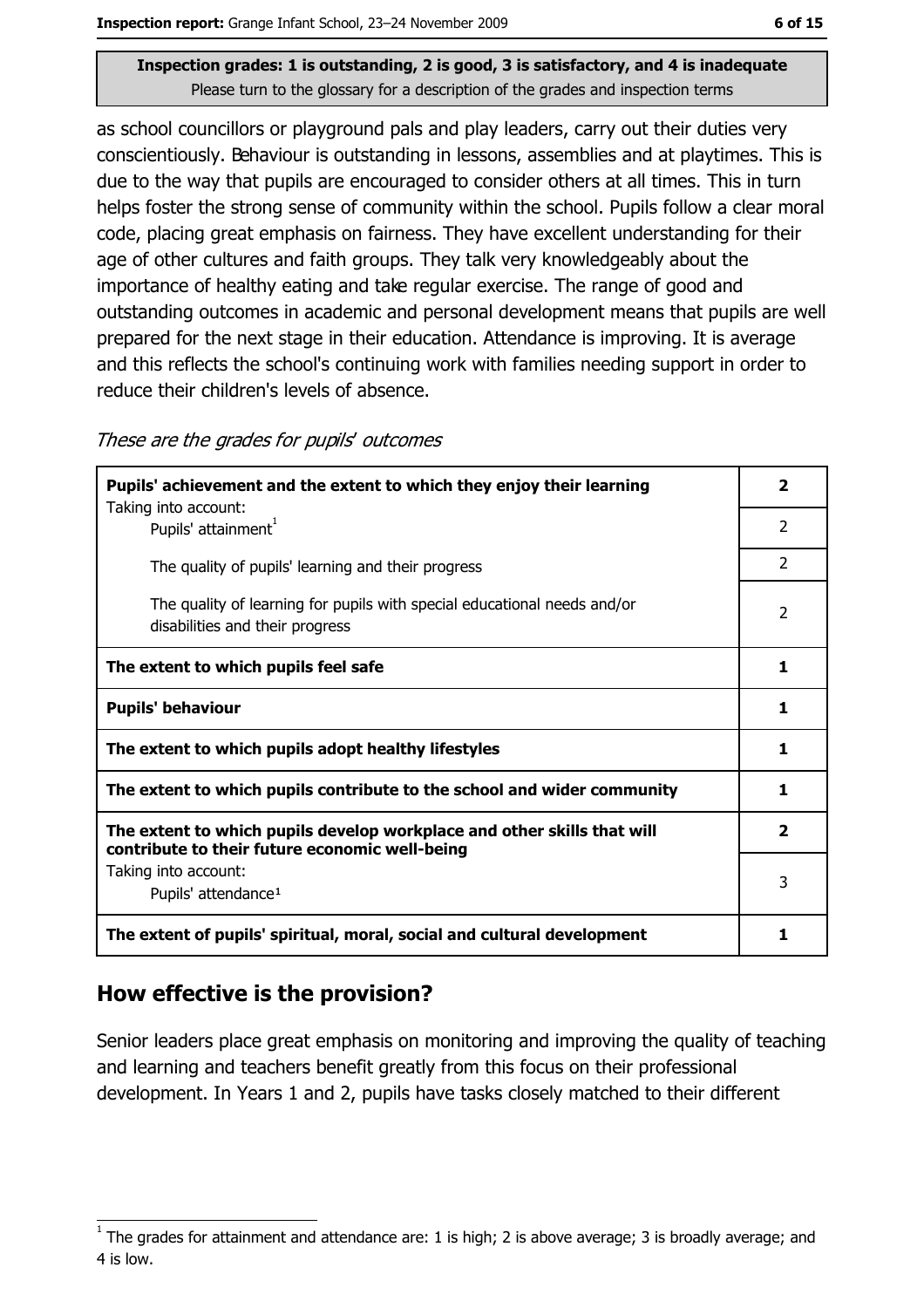abilities but this is not always given sufficient thought in the Early Years Foundation Stage.

There is consistent checking of pupils' progress during lessons and through testing and assessment at fixed points during the year. Teachers use this information constructively to get a picture of long-term progress and to identify groups or individuals who are not reaching targets set for them. This establishes those who need particular provision to help them where they are finding learning difficult. Teachers' explanations of the learning objectives of lessons and tasks, the opportunities given to pupils to set the success criteria for their work and good quality feedback and marking all have good impact on pupils' learning and increase pupils' progress.

The school has a successful programme for developing pupils' reading and comprehension skills through organising all pupils in Years 1 and 2 into ten ability groups for an hour a day for four days a week. Planning of the curriculum is ongoing and, though development is not complete, staff are working on developing a series of topics in which subjects are linked together. Some of this is already well established, such as the Year 1 topic on the First World War. This integrates history, literacy, mathematics, art, design and technology and personal, social, health and citizenship education. As part of the topic day during the inspection, all pupils and staff were in costume for experiencing what school was like in 1914. The pupils even showed a sense of absolute awe when the headteacher entered the room to inspect if hands were clean. From this and the day's other well-planned experiences, pupils developed an excellent understanding of differences between then and now. Good use is made of the school and local environment as a resource for learning, aiding many aspects of pupils' learning and developing a sense of citizenship. Other good learning opportunities are provided in activities out of school hours, including gardening, sport, film making and several music groups. These are very popular and take-up levels are high.

The high quality of pastoral care, guidance and support makes these outstanding features of provision that have considerable impact on pupils' personal development. The needs of any pupils whose circumstances have made them vulnerable are fully met and there is extra help and support for any pupil who needs it. Well-trained, knowledgeable support assistants provide invaluable help for pupils who have emotional difficulties.

| The quality of teaching                                                                                    |  |
|------------------------------------------------------------------------------------------------------------|--|
| Taking into account:<br>The use of assessment to support learning                                          |  |
| The extent to which the curriculum meets pupils' needs, including, where<br>relevant, through partnerships |  |
| The effectiveness of care, guidance and support                                                            |  |

These are the grades for the quality of provision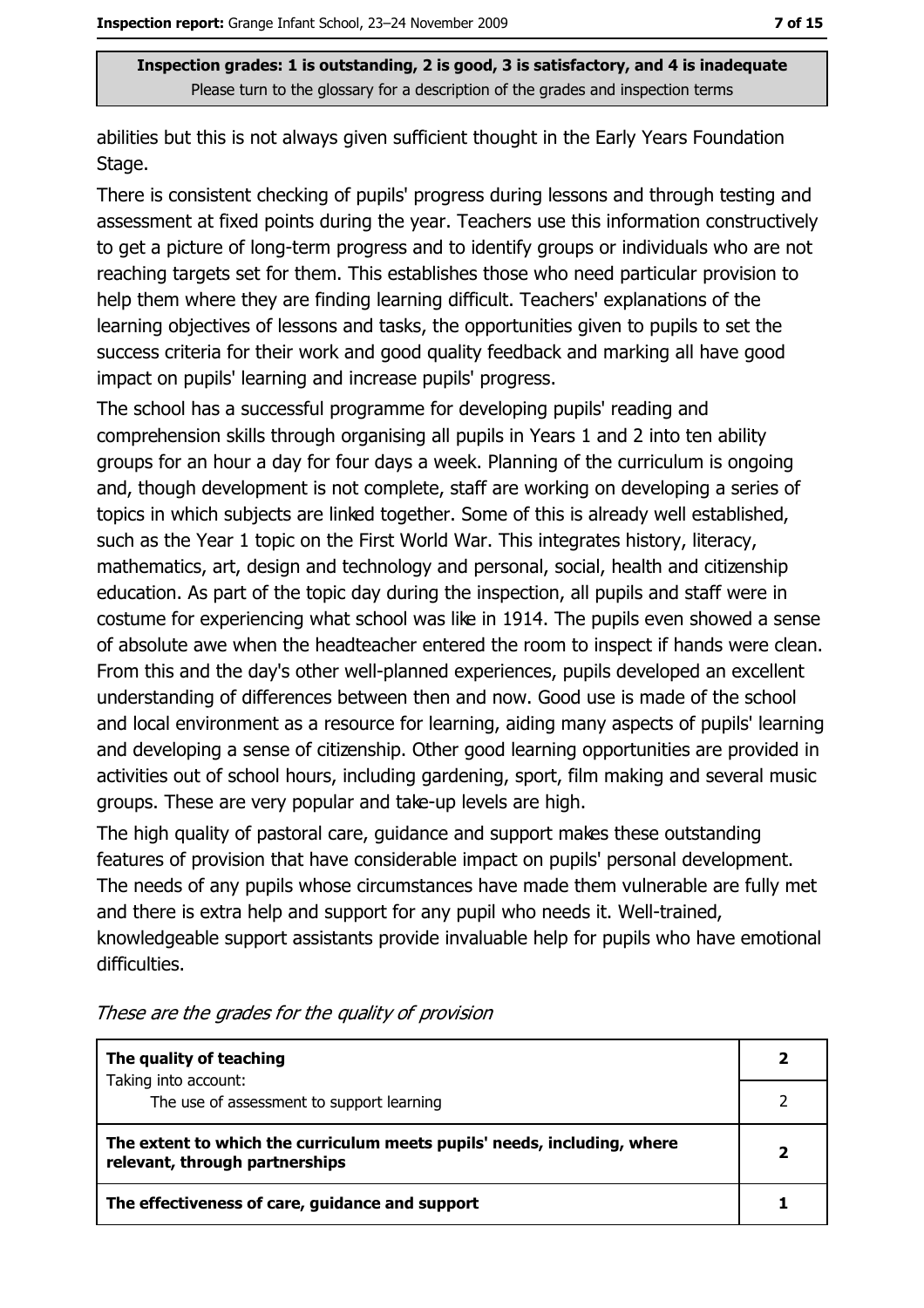#### How effective are leadership and management?

The headteacher provides outstanding leadership, and staff respond to her drive with a shared ambition for school improvement. The priorities for the school's development are monitored and evaluated continuously by the senior leadership team. This means that strategic planning has direction and clear goals. Delegation of responsibility has resulted in good leadership by the teachers identified to lead the work related to the main whole-school targets, but subject leadership is not as strong. The school makes good use of various partnerships, in particular with the many local pre-school providers, the neighbouring junior school, professional networks and community organisations. These links impact well on provision.

Governors are enthusiastic and proud of the way the school is improving. There is a planned schedule of visits to be made by individual governors and these make them more informed about the school's work in general, though they are not focused on areas of school development. Governors ensure all requirements of equalities legislation are met and the school's very effective analysis of performance of different groups means promotion of equal opportunity is good. Safeguarding arrangements are meticulous and staff are well trained and vigilant in their attention to health and safety, risk assessment and child protection issues.

Senior leaders constantly evaluate the impact of the policy and action taken to develop curriculum cohesion, which is a significant strength of the school. The life of the school and of the local neighbourhood has been greatly enriched by the initiatives to help parents and carers support their children's education.

| The effectiveness of leadership and management in embedding ambition and<br>driving improvement                                                                     |                         |
|---------------------------------------------------------------------------------------------------------------------------------------------------------------------|-------------------------|
| Taking into account:<br>The leadership and management of teaching and learning                                                                                      | $\overline{2}$          |
| The effectiveness of the governing body in challenging and supporting the<br>school so that weaknesses are tackled decisively and statutory responsibilities<br>met | 3                       |
| The effectiveness of the school's engagement with parents and carers                                                                                                | $\overline{\mathbf{2}}$ |
| The effectiveness of partnerships in promoting learning and well-being                                                                                              | $\overline{\mathbf{2}}$ |
| The effectiveness with which the school promotes equality of opportunity and<br>tackles discrimination                                                              |                         |
| The effectiveness of safeguarding procedures                                                                                                                        | 1                       |
| The effectiveness with which the school promotes community cohesion                                                                                                 | 1                       |
| The effectiveness with which the school deploys resources to achieve<br>value for money                                                                             |                         |

These are the grades for leadership and management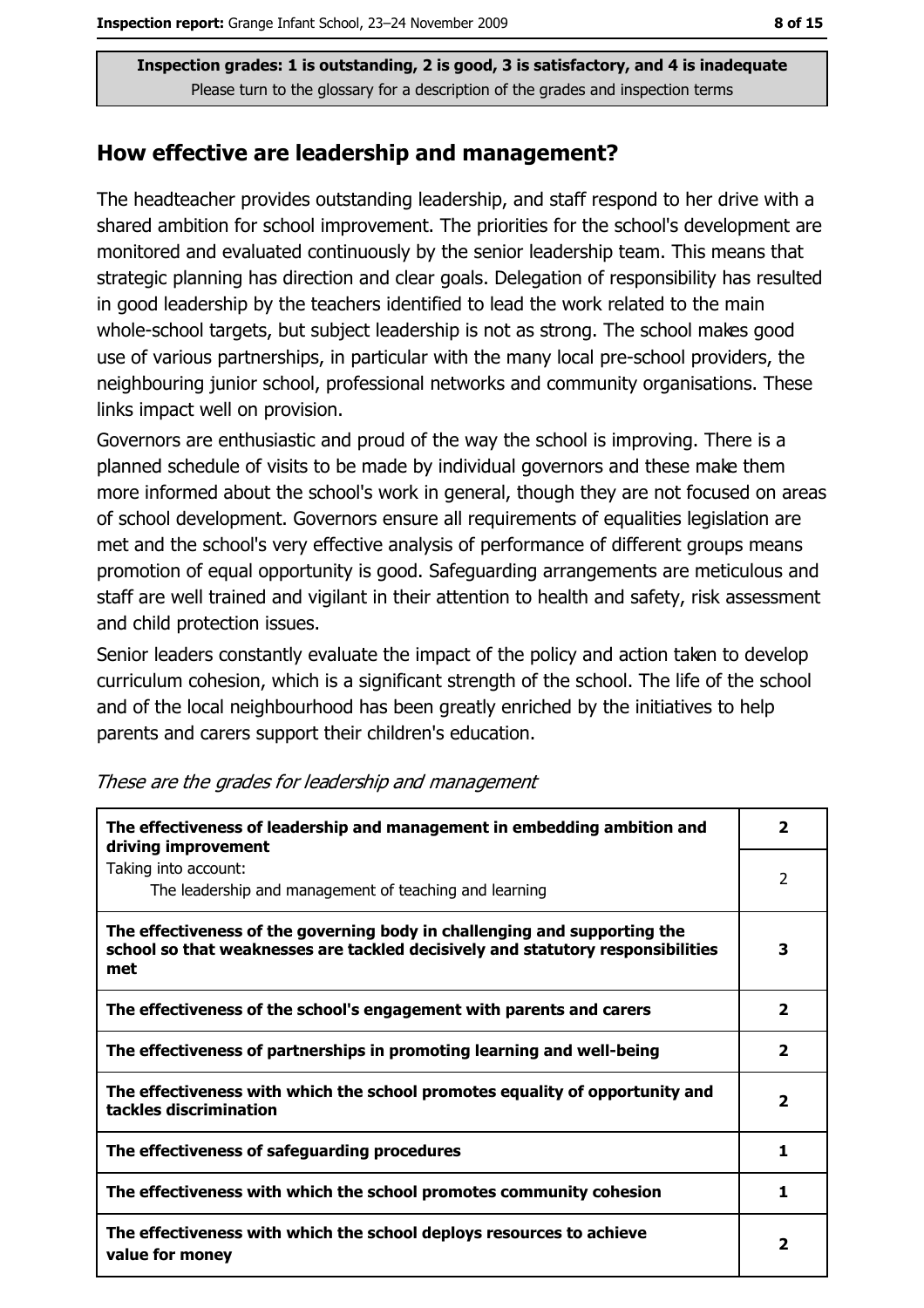### **Early Years Foundation Stage**

A rigorous induction process enables children to settle quickly into early routines. They start school with widely varying levels of attainment. A very large majority have weaknesses in both their language and personal development and early provision focuses strongly on these areas. Provision as a whole is satisfactory. The internal and external learning environments are well resourced and organised. Staff work closely together and show good levels of concern for children's welfare. The stage is led and managed satisfactorily by a new leader who has clear plans for improving the provision. Systematic observations and assessments of children's learning have recently been started but these are not used sufficiently to plan activities tailored to the needs of individual children, particularly in activities that they choose for themselves. Planning identifies what children are to learn from adult-led activities. They make satisfactory progress overall, bringing a majority to average attainment levels in their language development at the end of the Reception year. The large majority attain average levels in other areas of learning, which represents particularly good progress in their personal, social and emotional development.

| <b>Overall effectiveness of the Early Years Foundation Stage</b>                             |   |  |
|----------------------------------------------------------------------------------------------|---|--|
| Taking into account:<br>Outcomes for children in the Early Years Foundation Stage            |   |  |
| The quality of provision in the Early Years Foundation Stage                                 |   |  |
| The effectiveness of leadership and management of the Early Years<br><b>Foundation Stage</b> | 3 |  |

These are the grades for the Early Years Foundation Stage

## **Views of parents and carers**

Most parents who returned questionnaires or who spoke to the inspection team are very happy with the school and are supportive. They say their children enjoy school and make enough progress. Inspectors were very impressed by pupils' enjoyment of all that they do at school and saw that most pupils are making good progress. Very few negative comments were made. Inspectors don't agree that more extra-curricular clubs are needed. The range of clubs is very good for an infant school.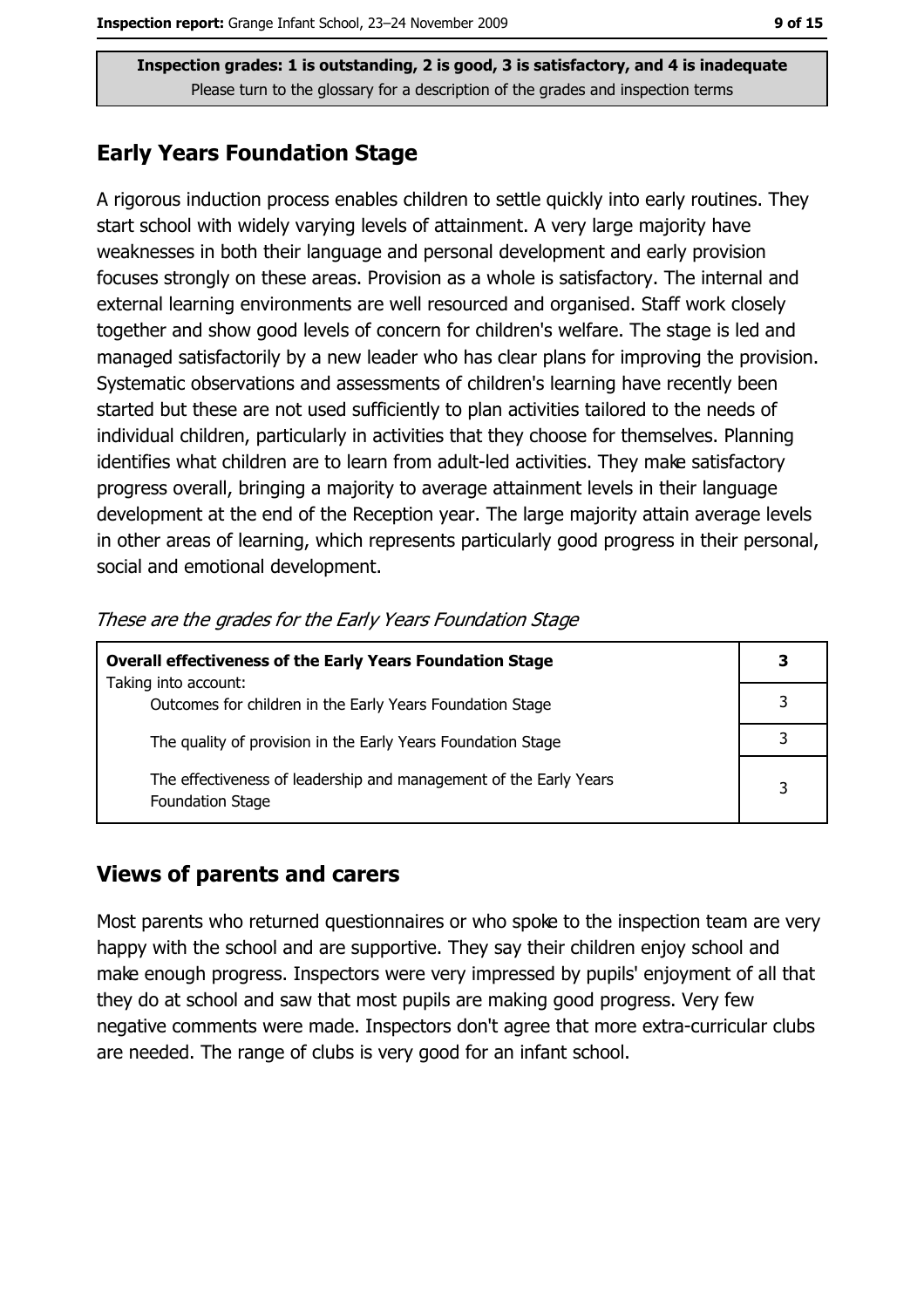#### Responses from parents and carers to Ofsted's questionnaire

Ofsted invited all the registered parents and carers of pupils registered at Grange Infant to complete a questionnaire about their views of the school.

In the questionnaire, parents and carers were asked to record how strongly they agreed with 13 statements about the school.

The inspection team received 41 completed questionnaires by the end of the on-site inspection. In total, there are 200 pupils registered at the school.

| <b>Statements</b>                                                                                                                                                                                                                                       | <b>Strongly</b><br><b>Agree</b> |               | <b>Agree</b> |               | <b>Disagree</b> |                | <b>Strongly</b><br>disagree |                |
|---------------------------------------------------------------------------------------------------------------------------------------------------------------------------------------------------------------------------------------------------------|---------------------------------|---------------|--------------|---------------|-----------------|----------------|-----------------------------|----------------|
|                                                                                                                                                                                                                                                         | <b>Total</b>                    | $\frac{1}{2}$ | <b>Total</b> | $\frac{1}{2}$ | <b>Total</b>    | $\frac{0}{0}$  | <b>Total</b>                | $\frac{1}{2}$  |
| My child enjoys school                                                                                                                                                                                                                                  | 30                              | 73            | 11           | 27            | 0               | 0              | $\Omega$                    | 0              |
| The school keeps my child<br>safe                                                                                                                                                                                                                       | 29                              | 71            | 12           | 29            | 0               | 0              | 0                           | $\mathbf 0$    |
| The school informs me<br>about my child's progress                                                                                                                                                                                                      | 28                              | 69            | 11           | 27            | $\mathbf{1}$    | $\overline{2}$ | 0                           | $\mathbf 0$    |
| My child is making enough<br>progress at this school                                                                                                                                                                                                    | 30                              | 73            | 10           | 24            | $\mathbf{1}$    | 2              | 0                           | 0              |
| The teaching is good at this<br>school                                                                                                                                                                                                                  | 29                              | 21            | 11           | 27            | $\mathbf{1}$    | $\overline{2}$ | 0                           | 0              |
| The school helps me to<br>support my child's learning                                                                                                                                                                                                   | 29                              | 70            | 11           | 27            | $\mathbf{1}$    | $\overline{2}$ | 0                           | 0              |
| The school helps my child to<br>have a healthy lifestyle                                                                                                                                                                                                | 23                              | 56            | 16           | 39            | $\mathbf{1}$    | $\overline{2}$ | 1                           | $\overline{2}$ |
| The school makes sure that<br>my child is well prepared for<br>the future (for example<br>changing year group,<br>changing school, and for<br>children who are finishing<br>school, entering further or<br>higher education, or<br>entering employment) | 27                              | 66            | 14           | 34            | $\mathbf 0$     | 0              | $\mathbf 0$                 | $\mathbf 0$    |
| The school meets my child's<br>particular needs                                                                                                                                                                                                         | 25                              | 61            | 15           | 37            | $\mathbf{1}$    | 2              | 0                           | 0              |
| The school deals effectively<br>with unacceptable behaviour                                                                                                                                                                                             | 25                              | 61            | 15           | 37            | $\mathbf 0$     | 0              | 1                           | $\overline{2}$ |
| The school takes account of<br>my suggestions and<br>concerns                                                                                                                                                                                           | 22                              | 54            | 17           | 41            | $\overline{2}$  | 4              | 0                           | 0              |
| The school is led and<br>managed effectively                                                                                                                                                                                                            | 25                              | 61            | 15           | 37            | $\mathbf{1}$    | $\overline{2}$ | $\bf{0}$                    | $\mathbf 0$    |
| Overall, I am happy with my<br>child's experience at this<br>school                                                                                                                                                                                     | 31                              | 76            | 9            | 22            | $\mathbf{1}$    | $\overline{2}$ | $\mathbf 0$                 | $\mathbf 0$    |

The table above summarises the responses that parents and carers made to each statement. The percentages indicate the proportion of parents and carers giving that response out of the total number of completed questionnaires. Where one or more parents and carers chose not to answer a particular question, the percentages will not add up to 100%.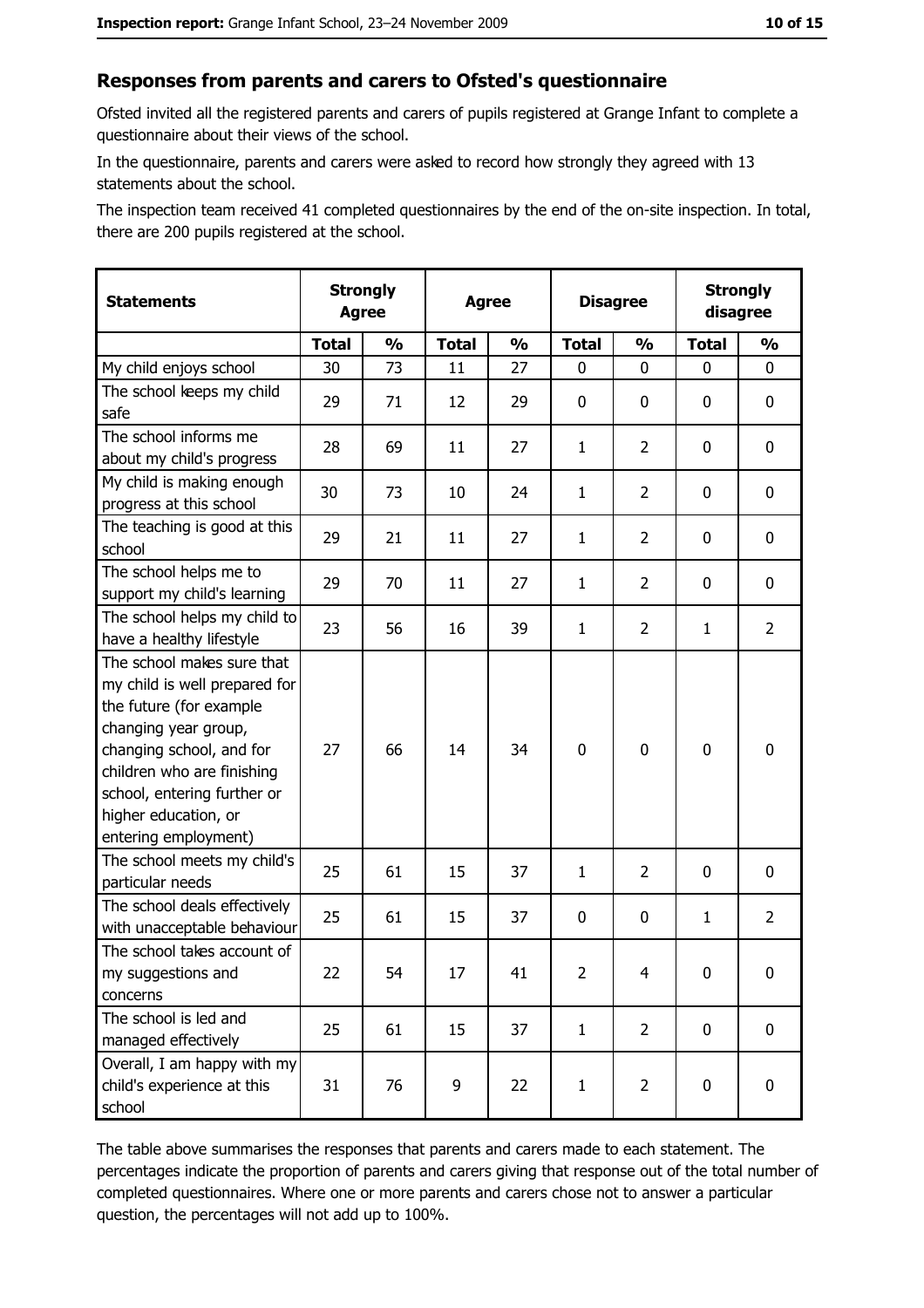# Glossary

| Grade   | <b>Judgement</b> | <b>Description</b>                                                                                                                                                                                                               |  |
|---------|------------------|----------------------------------------------------------------------------------------------------------------------------------------------------------------------------------------------------------------------------------|--|
| Grade 1 | Outstanding      | These features are highly effective. An oustanding<br>school provides exceptionally well for its pupils' needs.                                                                                                                  |  |
| Grade 2 | Good             | These are very positive features of a school. A school<br>that is good is serving its pupils well.                                                                                                                               |  |
| Grade 3 | Satisfactory     | These features are of reasonable quality. A satisfactory<br>school is providing adequately for its pupils.                                                                                                                       |  |
| Grade 4 | Inadequate       | These features are not of an acceptable standard. An<br>inadequate school needs to make significant<br>improvement in order to meet the needs of its pupils.<br>Ofsted inspectors will make further visits until it<br>improves. |  |

## What inspection judgements mean

## Overall effectiveness of schools inspected between September 2007 and July 2008

|                       | Overall effectiveness judgement (percentage of<br>schools) |      |                     |                   |
|-----------------------|------------------------------------------------------------|------|---------------------|-------------------|
| <b>Type of school</b> | <b>Outstanding</b>                                         | Good | <b>Satisfactory</b> | <b>Inadequate</b> |
| Nursery schools       | 39                                                         | 58   | 3                   | 0                 |
| Primary schools       | 13                                                         | 50   | 33                  | 4                 |
| Secondary schools     | 17                                                         | 40   | 34                  | 9                 |
| Sixth forms           | 18                                                         | 43   | 37                  | $\overline{2}$    |
| Special schools       | 26                                                         | 54   | 18                  | $\overline{2}$    |
| Pupil referral units  | 7                                                          | 55   | 30                  | 7                 |
| All schools           | 15                                                         | 49   | 32                  | 5                 |

New school inspection arrangements were introduced on 1 September 2009. This means that inspectors now make some additional judgements that were not made previously.

The data in the table above were reported in The Annual Report of Her Majesty's Chief Inspector of Education, Children's Services and Skills 2007/08.

Percentages are rounded and do not always add exactly to 100. Secondary school figures include those that have sixth forms, and sixth form figures include only the data specifically for sixth form inspection judgements.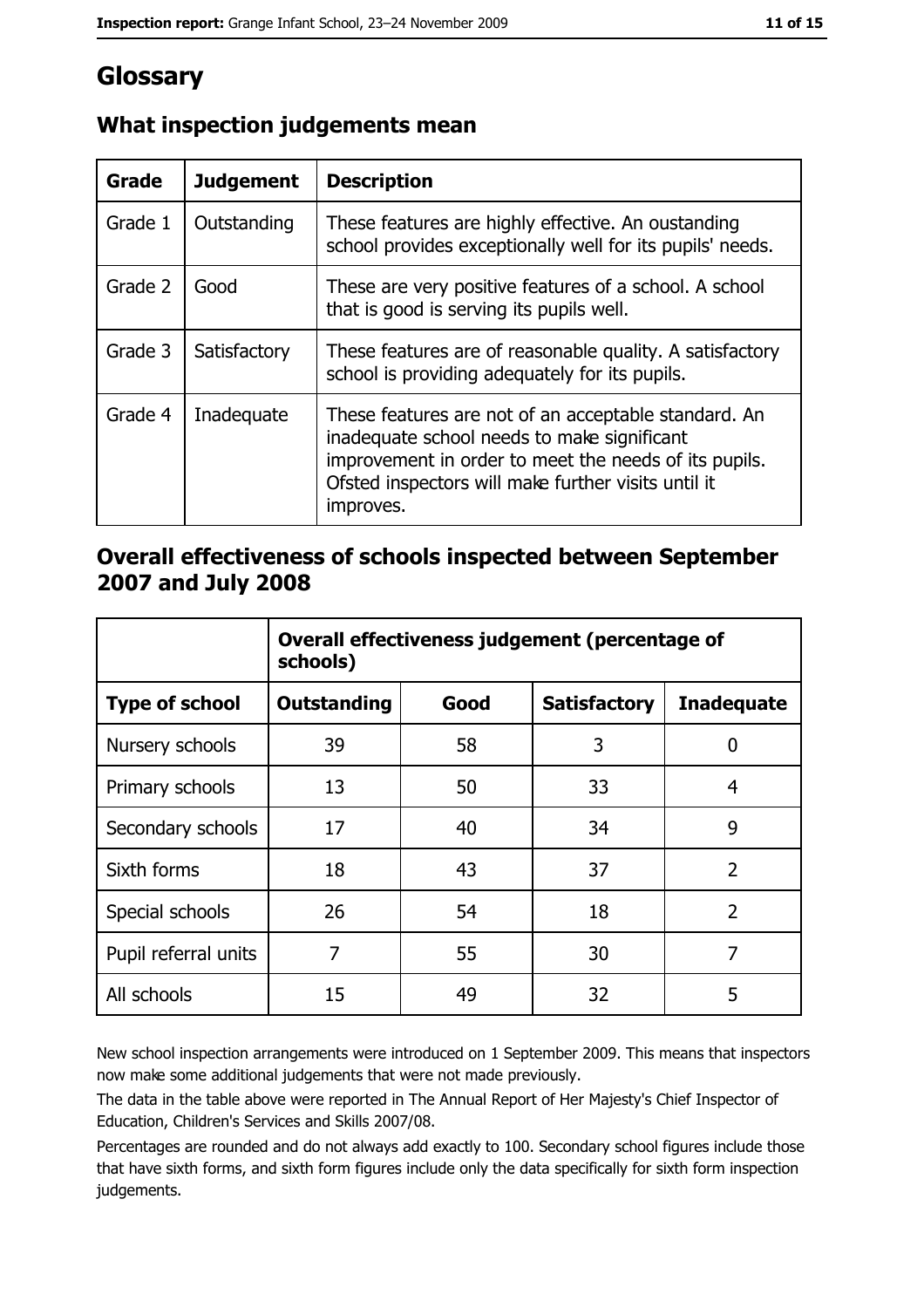# **Common terminology used by inspectors**

| Achievement:                  | the progress and success of a pupil in<br>their learning, development or training.                                                                                                                                                                                                                           |
|-------------------------------|--------------------------------------------------------------------------------------------------------------------------------------------------------------------------------------------------------------------------------------------------------------------------------------------------------------|
| Attainment:                   | the standard of the pupils' work shown by<br>test and examination results and in<br>lessons.                                                                                                                                                                                                                 |
| Capacity to improve:          | the proven ability of the school to<br>continue improving. Inspectors base this<br>judgement on what the school has<br>accomplished so far and on the quality of<br>its systems to maintain improvement.                                                                                                     |
| Leadership and management:    | the contribution of all the staff with<br>responsibilities, not just the headteacher,<br>to identifying priorities, directing and<br>motivating staff and running the school.                                                                                                                                |
| Learning:                     | how well pupils acquire knowledge,<br>develop their understanding, learn and<br>practise skills and are developing their<br>competence as learners.                                                                                                                                                          |
| <b>Overall effectiveness:</b> | inspectors form a judgement on a school's<br>overall effectiveness based on the findings<br>from their inspection of the school. The<br>following judgements, in particular,<br>influence what the overall effectiveness<br>judgement will be.                                                               |
|                               | The school's capacity for sustained<br>improvement.<br>Outcomes for individuals and groups<br>of pupils.<br>The quality of teaching.<br>The extent to which the curriculum<br>meets pupil's needs, including where<br>relevant, through partnerships.<br>The effectiveness of care, guidance<br>and support. |
| Progress:                     | the rate at which pupils are learning in<br>lessons and over longer periods of time. It<br>is often measured by comparing the<br>pupils' attainment at the end of a key<br>stage with their attainment when they<br>started.                                                                                 |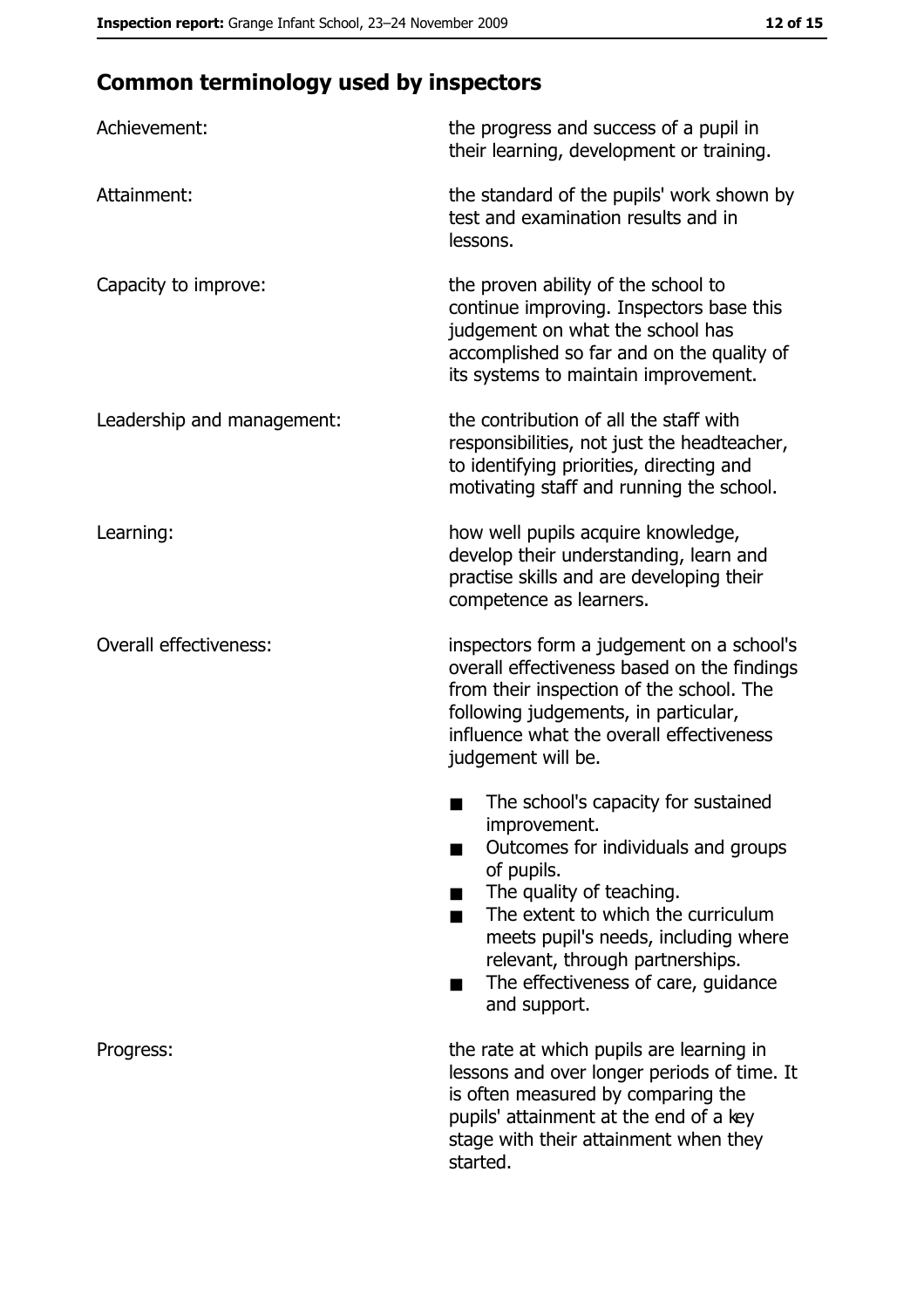This letter is provided for the school, parents and carers to share with their children. It describes Ofsted's main findings from the inspection of their school.



#### 25 November 2009

Dear Children

#### Inspection of Grange Infant School, Gosport, PO13 9TS

Thank you for making us welcome in your school and for talking with us so willingly. We thoroughly enjoyed joining you in lessons and seeing you at work. We think your school gives you a good education overall and some things are outstanding. This is what we particularly appreciated.

- You are making good progress and you are working particularly hard at improving  $\blacksquare$ your reading, writing and numeracy skills.
- You behave excellently and play and work together very well indeed.  $\blacksquare$
- You understand very well the importance of healthy eating and exercise.
- You say how much you enjoy the opportunities you have to take on responsibility,  $\blacksquare$ such as being a school councillor or playground pal, and you make an excellent contribution to the life of the school.
- You are taught well and teachers plan many interesting activities for you to do in  $\blacksquare$ lessons.
- You say you feel safe in school ' this is because all the adults do an excellent job in  $\blacksquare$ looking after you and making sure that you are safe and get help whenever you need it.
- The headteacher leads your school outstandingly well and all the adults, including  $\blacksquare$ the governors, are working hard to improve the school.

We have three recommendations to help your school to get even better:

- We want teachers in Reception classes to plan for all the learning that might be  $\blacksquare$ possible when children choose their own activities.
- Teachers who lead the different subjects should make sure that they are thinking  $\blacksquare$ about the main ways the school wants to improve and about how changes they want to make in their subjects will help to raise your standards.
- Governors need to check that the school is really improving the main things  $\blacksquare$ everyone is working on.

We hope you will carry on enjoying learning and helping your teachers to make Grange Infant School to be an even better school.

Yours sincerely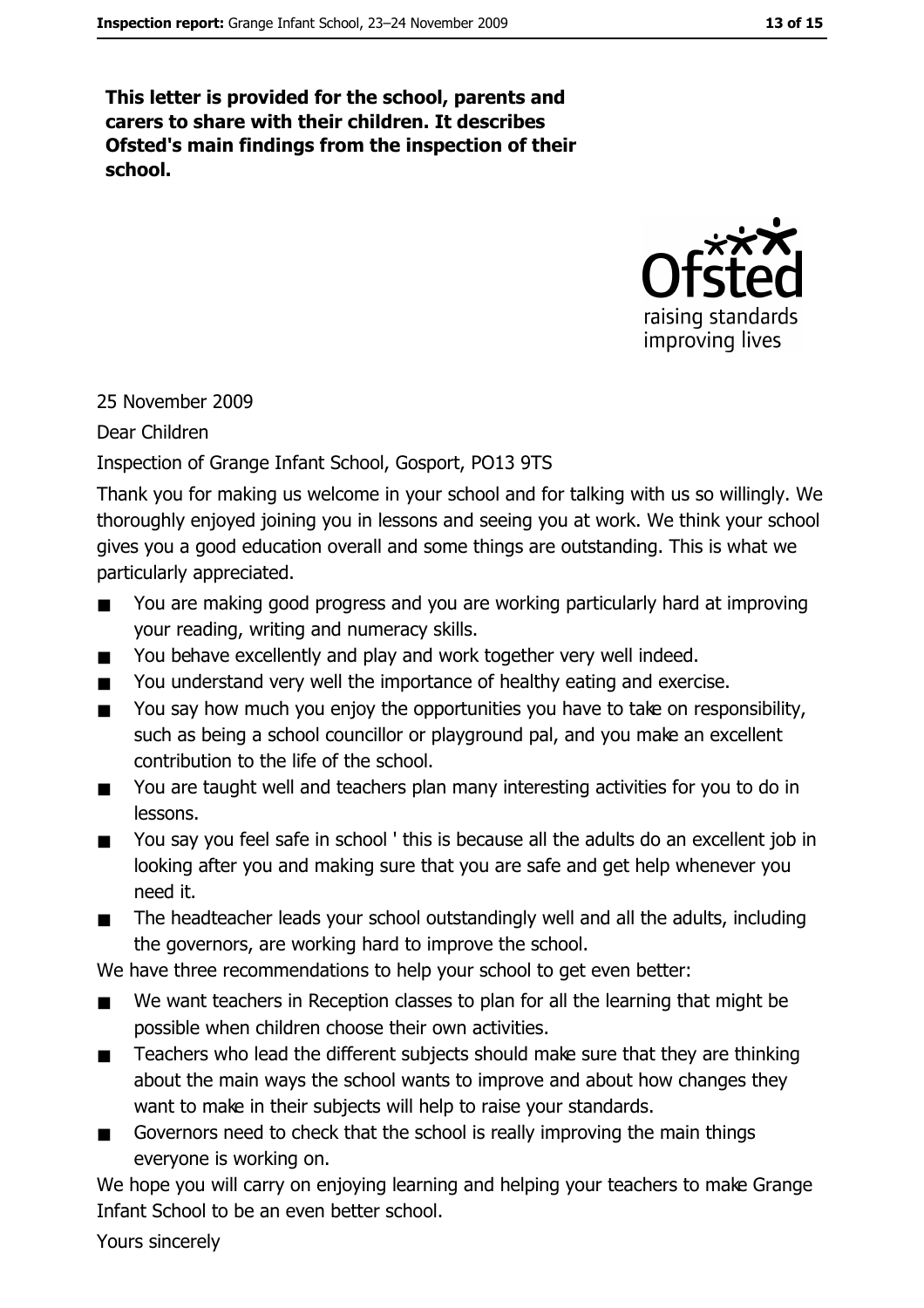Colin Lee Lead inspector